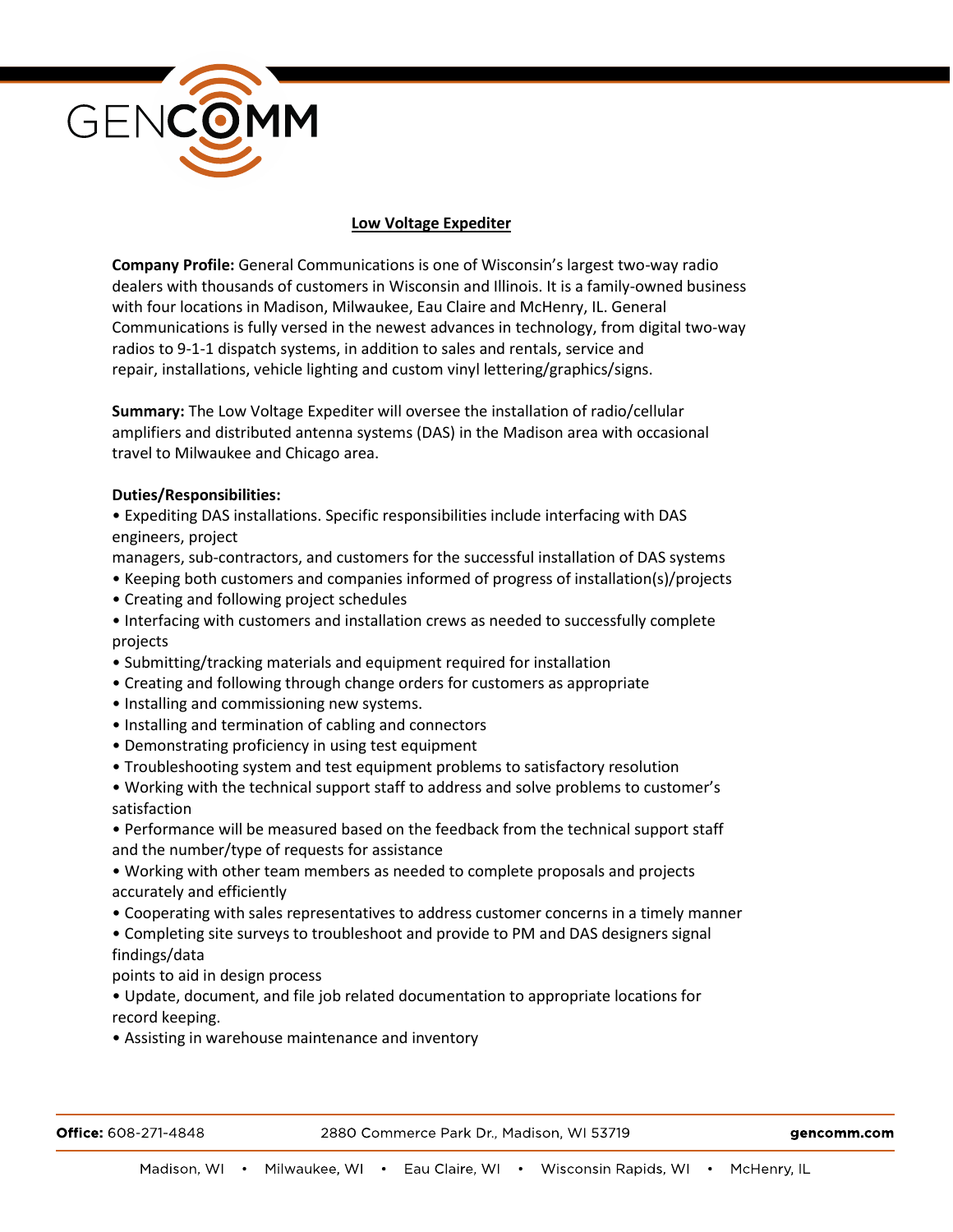

## **Qualifications/Requirements:**

- Ability to pass a drug test and background check
- Must possess excellent communication and listening skills
- Must have excellent organizational and time management skills
- Must possess a strong attention to detail
- Must be proficient in Microsoft Office Suite
- Must be able to lift upwards of 50lbs unassisted
- Repeatedly ascend and descend ladders ranging from 6-14ft
- Walk continuously throughout the jobsite while carrying ladders, tolls, and installation materials
- Work indoor/outdoor with variable conditions
- Demonstrate ability to work in a professional manner at all job sites
- Demonstrate ability to think analytically and to solve complex problems
- Demonstrate ability to work independently as projects require, while working with a sense of urgency
- Demonstrate a basic understanding of RF Systems
- Demonstrated ability to use basic hand and power tools needed for installation projects

### **Desired Attributes:**

- OSHA 10 training a plus
- Previous low voltage experience a plus
- A team player
- Trustworthy
- Motivated
- Dependable
- Organized
- Respectful
- Willing to learn
- Professional
- Accountable for team and personal success

### **Benefits:**

- Hourly wage is based on experience
- This position is available to the right candidate immediately or with appropriate notice to current employer
- Health Care, Dental, & Vision plans
- Life & Disability Insurance
- Comprehensive 401(k) with Company Match
- Paid leave and vacation
- Annual Employee Appreciation Party
- Seasonal Hours
- Fun and friendly atmosphere

Office: 608-271-4848

2880 Commerce Park Dr., Madison, WI 53719

gencomm.com